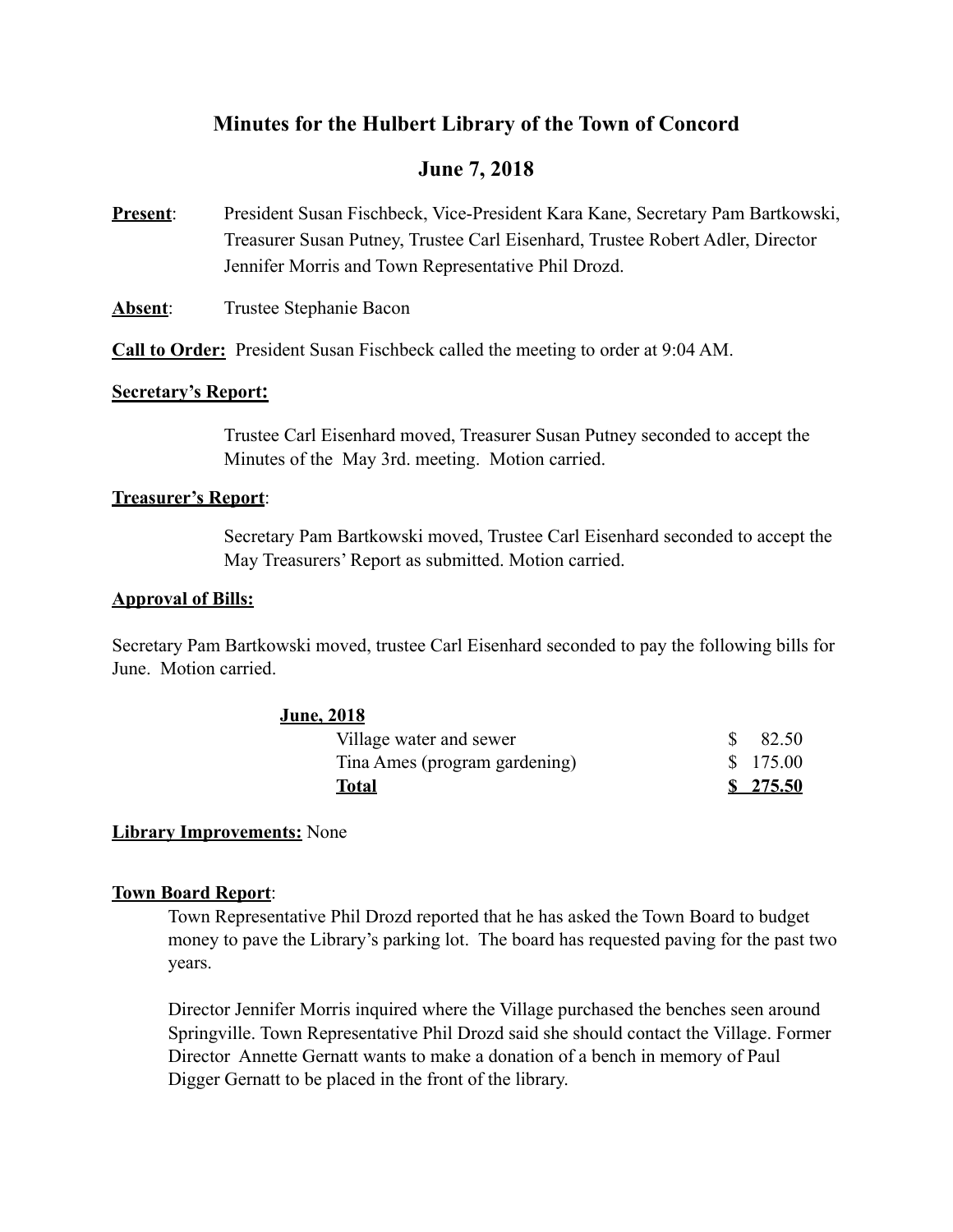Director Jennifer Morris would like a picnic table in the back too. We discussed having a sidewalk connecting the Town parking lot to the library parking lot.

### **Correspondence**:

- 1. Director Jennifer Morris sent thank you letters to Legislator John Mills and Senator Patrick Gallivant for their generous donations.
- 2. A \$50 donation was received from Janet Bohart in memory of Carolyn McCarthy. This donation is for the unrestricted use of the Hulbert Library to purchase large print fiction or non-fiction books.
- 3. A \$50 donation was received from Suzanne Echart and Mary Laukow in memory of Katherine Feldman. This donation is for the unrestricted use of the Hulbert Library.
- 4. President Susan Fischbeck received a letter of apology from Community Bank for the error they made regarding one of the library's CDs.. The error was corrected and the rate was increased from 0.2403% to 0.310% .

### **Director's Report:**

Director Jennifer Morris informed the Board that:

- 1. Programming continues to do well.
- 2. The library has been having intermittent phone service the past month. Spectrum was here to check the modem, but problems continue. Spectrum has been rescheduled for another visit this week.
- 3. Jake's Landscaping has been scheduled for spring clean up.
- 4. The new part time page Kelly Waller started May 14th. and is a great addition. She has been shelving and assisting patrons with computer question. BECPL personnel budget approved Hulbert Library another 10 hours, which allows us to hire another page. I will be posting this position in the fall.
- 5. BECPL's personnel budget approved Hulbert Library another 10 hours, which allows us to hire another page. I will be posting this position in the fall.
- 6. Contacted Eric Williams of Youth Incorporated about having the kids artwork displayed at the library.